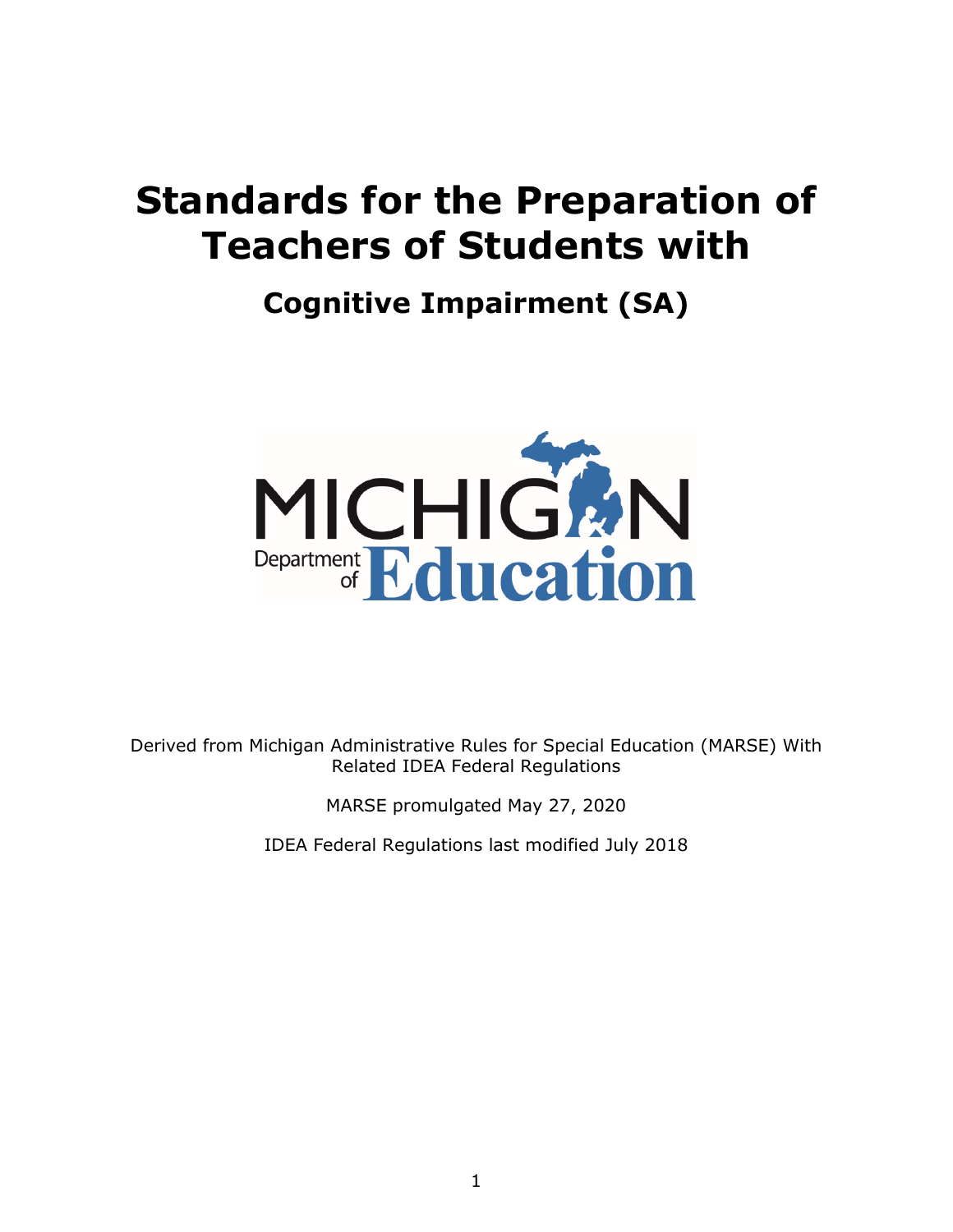## **MARSE R 340.1781 Teachers of students with disabilities; endorsement requirements. Rule 81.**

- 340.1782, R 340.1786 to R 340.1788, R 340.1790, R 340.1795 to R 1. A teacher seeking an endorsement or full approval by the department shall meet all of the following requirements, in conjunction with those of R 340.1797, and R 340.1799 to R 340.1799c, before being employed by an intermediate school district, local school district, public school academy, or other agency operating special education programs and services:
	- a. The requisite knowledge, understanding, skills, and dispositions for effective practice related to all of the following:
		- i. Utilizing research-based models, theories, and philosophies for teaching students with an array of disabilities within different placements.
		- ii. Assessing students with disabilities for identification and teaching.
		- iii. Implementing accommodations and modifications for classroom, district, and statewide assessments.
		- iv. Using assistive technology devices to increase, maintain, or improve the capabilities of students with impairments.
		- v. Communicating, consulting, and collaborating with parents/guardians, paraprofessionals, general educators, administrators, and human services personnel.
		- vi. Developing, implementing, and evaluating individualized education programs.
		- vii. Planning, organizing, scheduling, and conducting individualized education program team meetings, including parental and student participation.
		- viii. Preparing students with disabilities for transitions consisting of preschool to elementary through post-secondary environments and employment.
		- ix. Maintaining, releasing, and transferring student records according to district, state, and federal rules and policies.
		- x. Articulating the historical and legal bases regarding special education, such as the concept of free appropriate public education, general least restrictive environment requirements, and family education and privacy rights.
	- b. Understanding issues of race, class, culture, religion, gender, orientation, and language related to subdivision (a) of this subrule.

## **MARSE R 340.1782 Endorsed teachers of students with disabilities; additional requirements. Rule 82.**

An endorsed teacher of students with disabilities, in addition to meeting the specific requirements in R 340.1786 to R 340.1788, R 340.1795 to R 340.1797, and R 340.1799 to R 340.1799c, shall comply with all of the following requirements: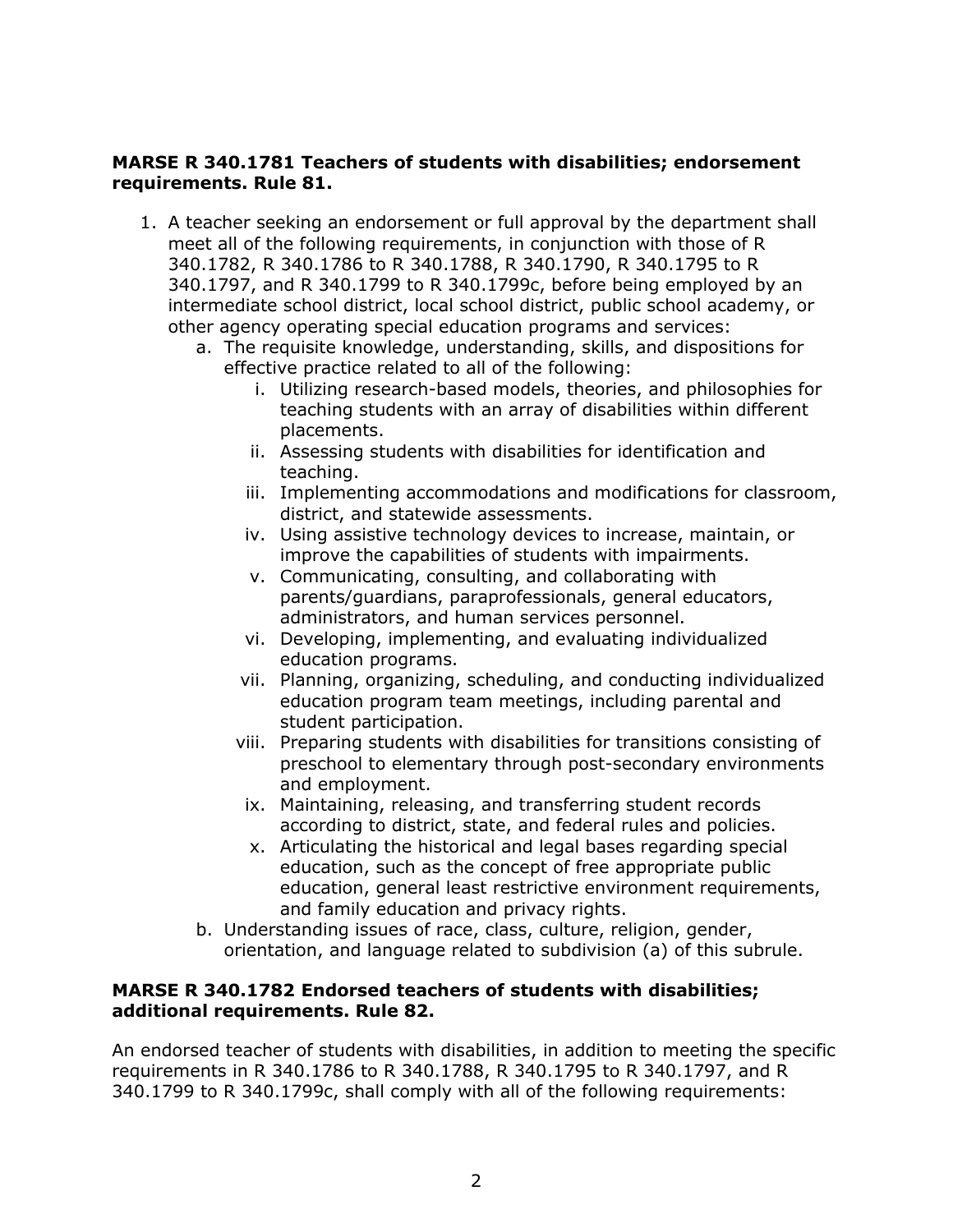- **a.** Possess a valid Michigan teacher's certificate.
- **b.** Possess a baccalaureate degree with a major in a specific special education area or have earned credit in course work equivalent to that required for a major.
- **c.** Possess an endorsement in special education that is valid in grades kindergarten through 12. Elementary or secondary endorsements in special education, earned after September 1, 1990, shall be valid in grades kindergarten through 12.
- **d.** Have completed not less than 8 weeks of directed student teaching in the specific area of impairment. Not less than a 180-hour practicum in the specific area of impairment is required for each additional endorsement.
- **e.** Be recommended for a certificate or endorsement, or both, in a specific special education area by an institution of higher education or the department signifying verification of completion of a teacher education program for the specific special education area, as approved by the state board of education.
- **f.** On the effective date of these rules, persons approved as special education teachers under this rule, teacher consultants under R 340.1790, and teachers of preprimary-aged students under R 340.1795 shall maintain and continue to have their full approval status.

## **MARSE R 340.1786 Teachers of students with cognitive impairment; special requirements. Rule 86.**

- (1) The teacher education program for teachers of students with cognitive impairment shall include a minimum of 30 semester or equivalent hours pursuant to R 340.1781, R 340.1782, and all of the following:
	- **a.** The identification, classification, legislation and policies, historical perspectives, and levels of support for students with cognitive impairment.
	- **b.** The nature and character of cognitive impairment and its unique impact on the following areas of human development:
		- **i.** Social.
		- **ii.** Emotional.
		- **iii.** Language/communication.
		- **iv.** Physical.
		- **v.** Motor.
		- **vi.** Sensory.
		- **vii.** Learning, behavior, and health related problems.
	- **c.** The promotion of individualized participation in age appropriate environments within the school and community.
	- **d.** Assessing, teaching, and modifying instruction and curricula for students with cognitive impairment related to all of the following:
		- **i.** Using research-based strategies and techniques for developing language and communication abilities and skills of students with cognitive impairment to promote the development of language, reading, writing, spelling, calculating, and thinking.
		- **ii.** Selecting, adapting, and developing specialized or general